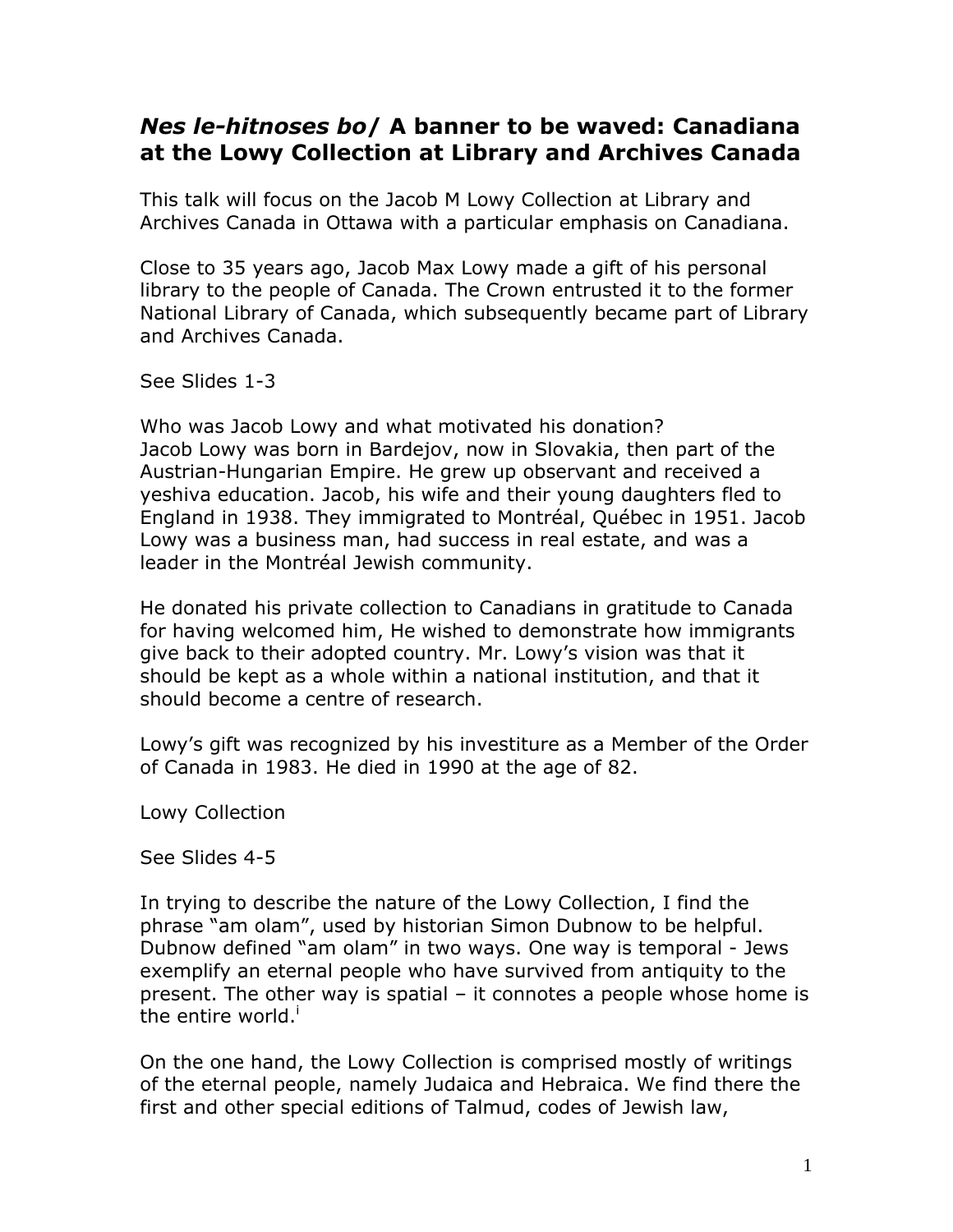responsa literature, legal and Biblical commentaries, mystical texts, prayer books, Passover Hagadot and so on.

See Slides 6-10

On the other hand, aspects of the collection reflect the civilization of "the whole world". For example, the 120 editions of the Bible in the Collection count among them versions in Greek, Latin and Native Canadian languages; as well as the **King James Bible** and Bryan Walton's **Polyglot Bible**. There are also the works of Renaissance Humanism and Christian Hebraism. We find important editions of Josephus at a time when his works were preserved by the Church. We also see examples of books where Jews reframed or adopted world knowledge. For example, one of the incunabula is a Hebrew translation of Avicenna's **Qanun fi al-tibb** (Canon of Medicine) which was written originally in Arabic and was considered the authoritative source for medicine. There is a copy of an early scientific work in Hebrew, **Sefer Elim - Maayan ganim** by Joseph Solomon Delmedigo (1591-1655), a pupil of Galileo and printed in Amsterdam by Manasseh ben Israel, 1628-1629,covering topics as diverse as astronomy, geometry mechanics.

See Slides 11-13

The Lowy Collection comprises approximately 3000 volumes printed between the 15th and 20th centuries and 2500 reference works. It is rich in examples of printing in Hebrew, Yiddish, Aramaic, Judeo-Arabic and Judeo-Spanish as well as in Latin, Greek and numerous European vernacular languages. Among its highlights are 34 incunables, the books printed in the  $15<sup>th</sup>$  century when printing was in its infancy.

The room also contains the The Saul Hayes Collection of 200 original manuscripts. In the early 1970s, prior to the Lowy donation, Saul Hayes, then vice-president of the Canadian Jewish Congress, organized a gathering of manuscripts, largely in Hebrew, that originated primarily from Yemen. There are also microforms of manuscript collections, some from which were then held behind the Iron Curtain, such as the David Kaufmann collection at the Library of the Hungarian Academy of Sciences in Budapest.

See Slide 14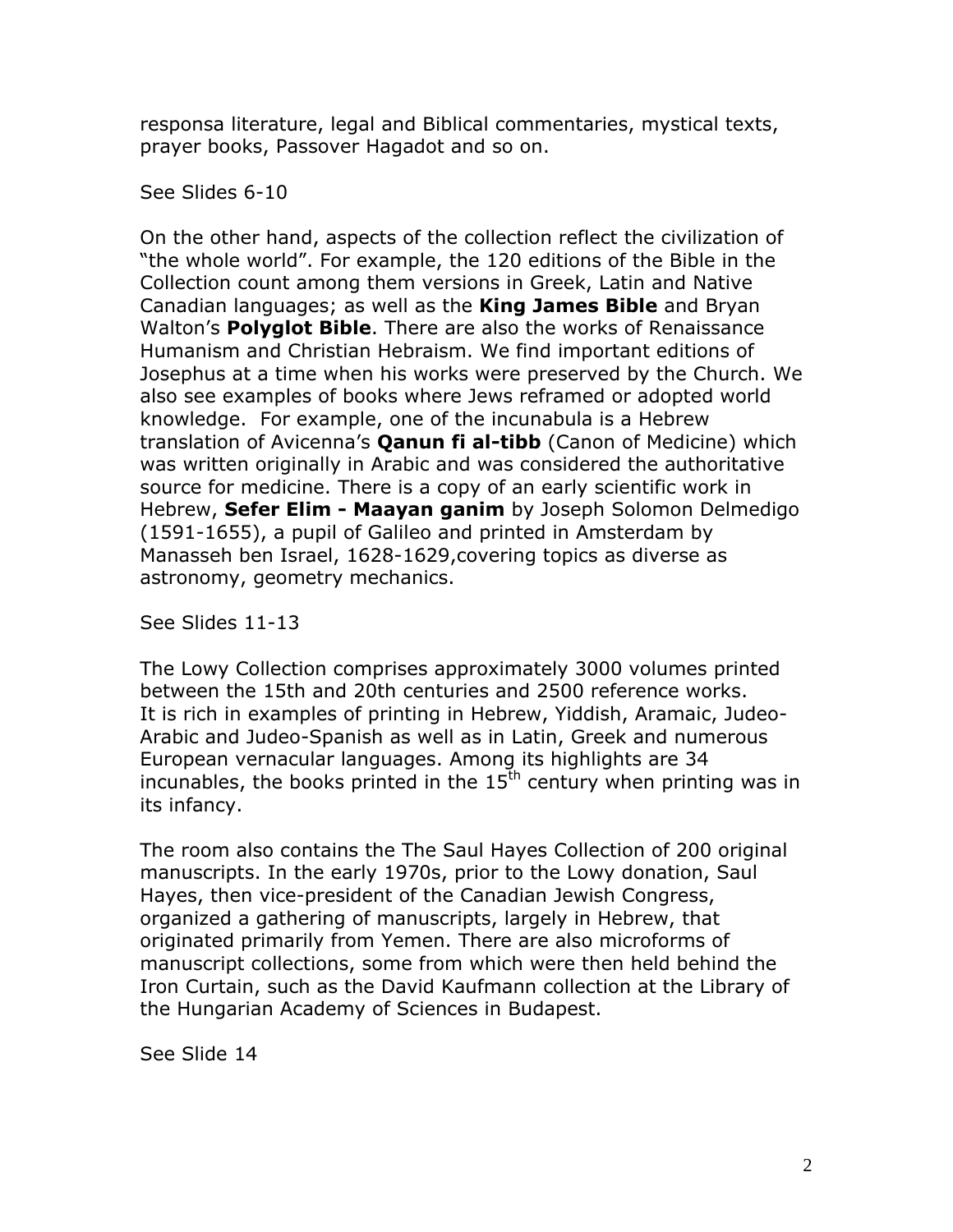In light of AJL Convention's focus on cultural and linguistic diversity of the Jewish community of Montréal, this year, and Library and Archives Canada's emphasis on Canadiana, I will focus my presentation on Canadian books or journals in the Lowy Collection. My definition of Canadiana is quite broad. The works have either been published in Canada, written by Canadian authors, or have a Canadian provenance – they were owned or used by Canadians.

The Canadian material makes up almost 10% of the Lowy Collection.

Based on Gerald Tulchinsky's headingsii in **Canada's Jews**, Canadian Jewish history can be divided up in the following periods:

- The Beginnings, 1768-1890
- Emergence of a National Community, 1890-1919
- Between the Wars, 1919-1939
- The Second World War and Beyond: 1940-

See Slide 15

We will now take a look at some of the Canadian works in the Collection which reflect these different periods

# **The Beginnings, 1768-1890**

The beginning of the Jewish community in Canada is marked by the establishment of the synagogue, She'erit Yiśrael, in Montréal, 1768. This took place five years after New France had been conquered by Great Britain in 1763.

This gathering of 14 Jews to form this congregation marks the act of community, as individual Jews lived here then. They chose the Sephardic or Spanish and Portuguese rite and liturgy. By adopting this rite they became a part of a network of English-speaking Sephardic congregations in the United States and in England to whom they could turn to for guidance.

An example of the links in the English-speaking Spanish & Portuguese diaspora can be seen the trajectory of the following book:

See Slide 16

### **Bible. Old Testament. Pentateuch. Leviticus, 1786**

London : [Lion Soesmans], 547 [1786-1787]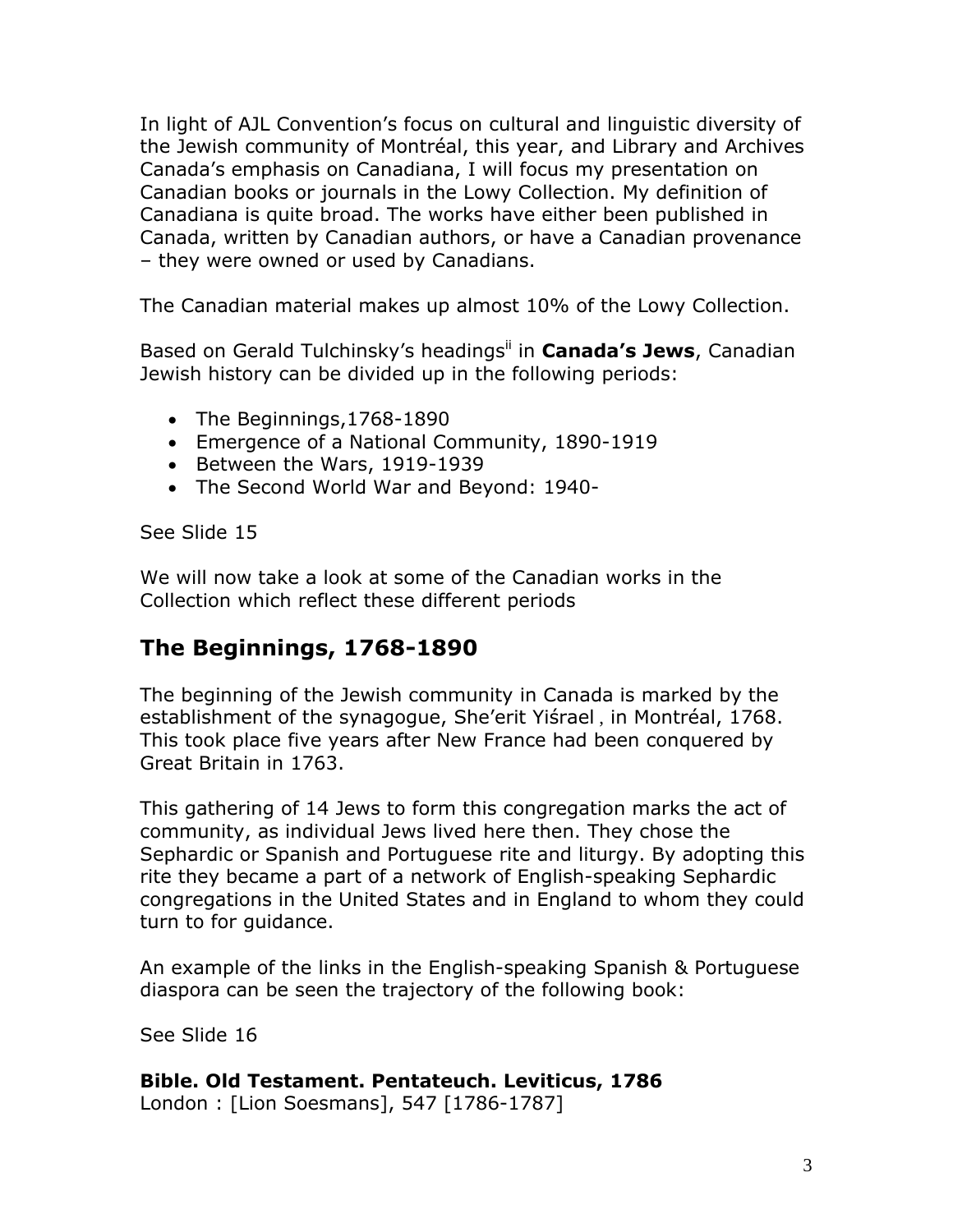The Bible itself was printed in London, England. By 1807, as the signature indicates, it was then in the hands of Rebecca Gratz, the American Jewish educator and philanthropist living in Philadelphia, believed by some to be the model of Rebecca in **Ivanhoe** by Sir Walter Scott.

See Slide 17

There are later autographs and dates of other family members based in Montréal such as Cary Gratz Joseph, 1895; indeed this volume was donated to the Lowy Collection by a descendant living in Montréal, Nancy Montefiore Erdrich, close to 100 years later.

For an English translation, this Bible uses the Authorized ed., i.e., the King James Bible as no traditional Jewish translation in English existed at the time. In lieu of this, the publisher offers a Rabbinic approach to the text by including scholarly notes by David Levi, a popular, contemporary, expositor of Judaism.

This tome is accompanied by a delicate needlepoint bookmark with a verse from Proverbs 3:6:

" be-khol derakhekha da'ehu, ve-hi [sic] yeyasher orkhotekha" [In all your ways, acknowledge Him. And He will make your paths smooth. $I^{\text{III}}$ 

See Slide 18

In the mid-19<sup>th</sup> century, the small Spanish & Portuguese community, numbering under 450 Jews turned to London to hire their first ordained Rabbi. Rabbi Abraham de Sola arrived to what he calls an enlightened colony, in Lower Canada, today Québec, where Jews had received full legal and political emancipation even before the mother country of Great Britain. However like Isaac Lesser in the United States, the prominent clergyman, translator and publisher, de Sola too feared that Jews were abandoning their religion and strove for what he called a practice of "Consistent Judaism".

So, it is not surprising that de Sola [along with his counterpart in New York, Jacques Judah Lyons] chose to publish a Jewish calendar, surely an aid to proper Jewish observance

See Slide 19

Lyons, Jacques Judah, 1813-1877 and Abraham De Sola, 1825-1882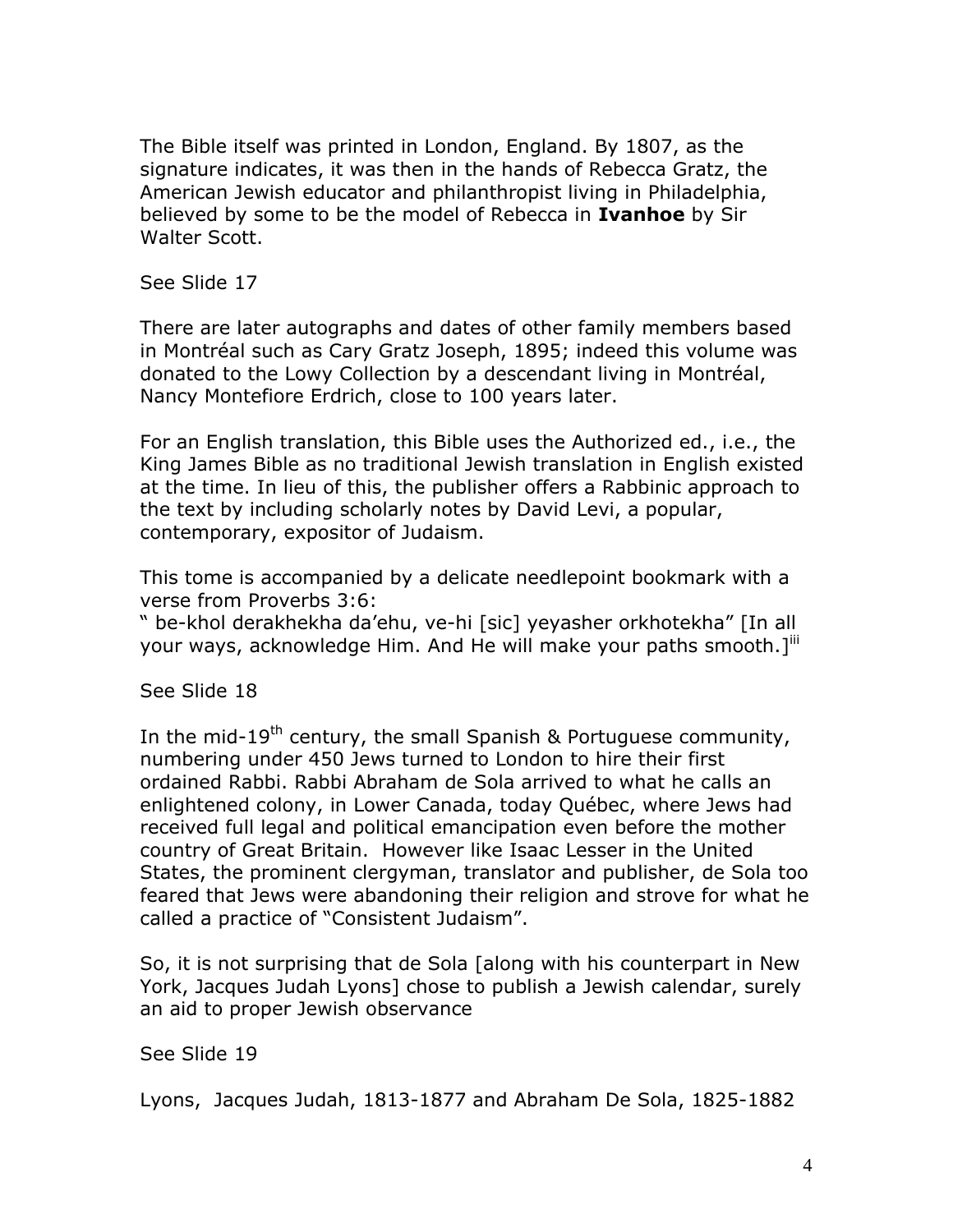#### **A Jewish calendar for fifty years …**

Montréal: Printed by John Lovell, 1854.

The purpose is evident from the chronogram which cites the first few words of Psalms 90:12. The continuation of the verse is included in the brackets.

See Slide 20

"li-menot yamenu ken hoda" [ve-navi levav hokhmah] le-pak. So teach us to number our days rightly [that we may obtain a wise heart]<sup>iv</sup> according to the small count.

The stars above certain letters indicate those whose numerical values is to be added for the Hebrew calendar date. "Le-pak", is an abbreviation notifying the reader that the date has been determined according to the small count, by subtracting of 5000 years from the calculation. It was thus published in [5]614, 1854.

See Slide 21

This is the first full-length book of Jewish content published in Canada where Hebrew print appears.  $\sqrt{ }$  For example, the list of Torah and Haftorah readings on Sabbath and Festivals are printed in Hebrew though the rest of the Table is in English.

The calendar includes a guide to the Jewish traveller in the US, Canada and West Indies which provides handy information about cities and towns where community institutions are described if they exist, names of contact people, candle lighting times and, in some cases, even methods to estimate them.

Thus this book would facilitate observance of the Jew whether traveling or whether at home.

A prolific writer, Abraham de Sola pursued publishing too. In 1873, a few years after the death of Isaac Leeser in 1868, he purchased from Leeser's estate the printing plates for nine titles such as the Bible pictured here.

See Slide 22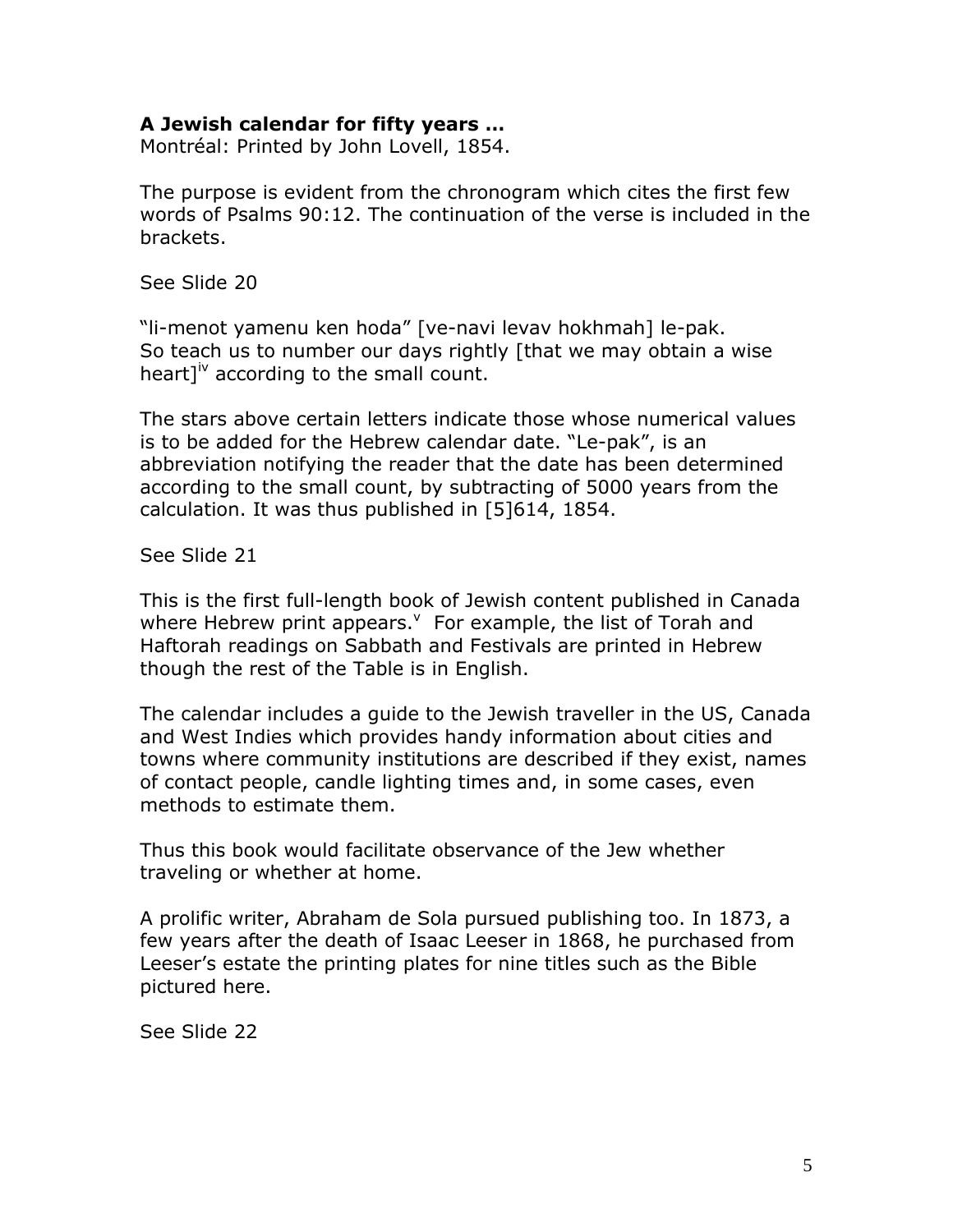**Torat ha-Elohim** / hugah me-iti Yitshak ben Uri z.l. n. Eliezer = **The law of God** / edited, and with former translations diligently compared and revised, by Isaac Leeser, Philadelphia :C. Sherman, 5605 [1845]

Immediately after this acquisition, de Sola created an edition based on it as it contains an English translation done from a Rabbinic perspective With the rise of  $19<sup>th</sup>$  century missions to the Jews, this was seen as a desirable alternative. Vi The Lowy Collection has one of the sidurim where de Sola employed Leeser's plates.

See Slide 23

**The form of prayers according to the custom of the Spanish and Portuguese Jews** / edited and revised by Abraham de Sola, Philadelphia: Sherman, 5638 [1878].

See Slide 24

By the late 1800s, the Spanish & Portuguese community had become more established and moved west in Montréal from their previous location in Cheneville St. The following is a prayer service for the consecration of the synagogue's new home on Stanley St., in what is currently downtown Montréal:

### **Spanish and Portuguese Congregation "Sheartih Israel" of Montreal : Order of service for the consecration of the new Stanly [sic] St. Synagogue,** [New York? : s.n., 1890]

The dedication of the synagogue in 1890 bears witness to an increasingly prosperous group of English-speaking Jews following the Sephardic tradition. Yet the year the congregation moved, 1890 was also delineated as a turning point in Canadian Jewish history by Tulchinsky.

# **Emergence of a National Community: 1890-1919**

Canada took in about 10,000 Jewish immigrants between 1880-1900, largely from Eastern Europe, greatly changing the face of the Montréal Jewish community. Within a few decades, Yiddish became the third most spoken language in Montreal after English and French.<sup>vii</sup>

With the mass emigration of Yiddish speaking immigrants to Montréal, printing and publishing in Yiddish emerged. Avrom-Leyb Kaplansky , a (1860-1941), a job printer, imported Yiddish type from New York. He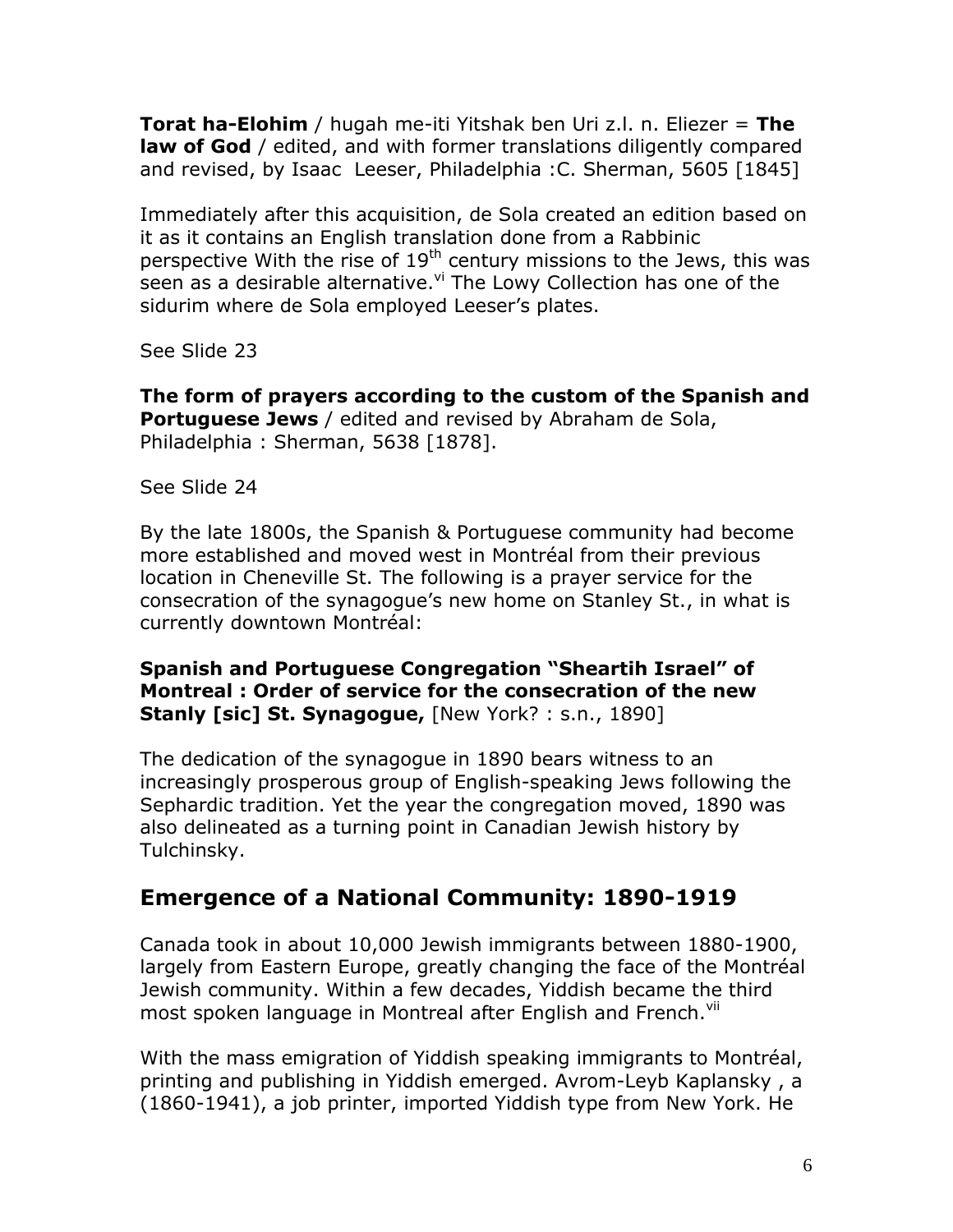printed ephemera: pamphlets, constitutions of organizations, account books for synagogues as well as flyers for electoral campaigns. Below is an example.

See Slide 25

**Yiddish Electoral Supplement to the Jewish Times**, Montréal : Kaplansky Press, 1900.

This Yiddish Electoral supplement to the community newspaper, the **Jewish Times**, featured Prime Minister Sir Wilfred Laurier. He was the first Francophone Prime Minister of Canada and leader of the Liberal Party.This flyer, produced before the 1900 election, was an appeal to the Jewish voters.

It also shows the early participation of Jews in the democratic process; even before the immigration of highly politicized emigrants following the Kishinev pogroms and the 1905 Russian revolution.

Although the Jewish Calendar of 1854 is the first book with a Jewish theme to contain Hebrew type, the following is the first book composed entirely of Hebrew characters.

See Slide 26

Levin, Mosheh Elimelekh, **Kinder-ertsihung bay Yidn : a historishe nakhforshung** – Pedagogy amongst the Jews : A Historical Enquiry. Montreal : [Eagle Publishing Co.], 1910.

The text of this book is written in Yiddish while the introduction and quotations are expressed in Hebrew. Its author Moshe Elimelekh Levin, principal of the Talmud Torah School in Montréal, had also been an early contributor to the Yiddish daily newspaper, **Der Keneder Odler**, the Canadian Eagle, whose presses, in fact, printed his book.

**Der Keneder Odler** had been established a few years before, in 1907, in Montreal by Hirsh Wolofsky (1878-1949). It was one of the major Yiddish papers established in Canada before World War I. The paper, in general, strove for central ground that would unite as much as the community as possible and promoted the establishment of community-wide institutions such as the Canadian Jewish Congress. In addition to familiarizing the immigrant with Canadian society and informing him of Jewish and world events, it was also the primary venue for the publications of Yiddish belles lettres and scholarship.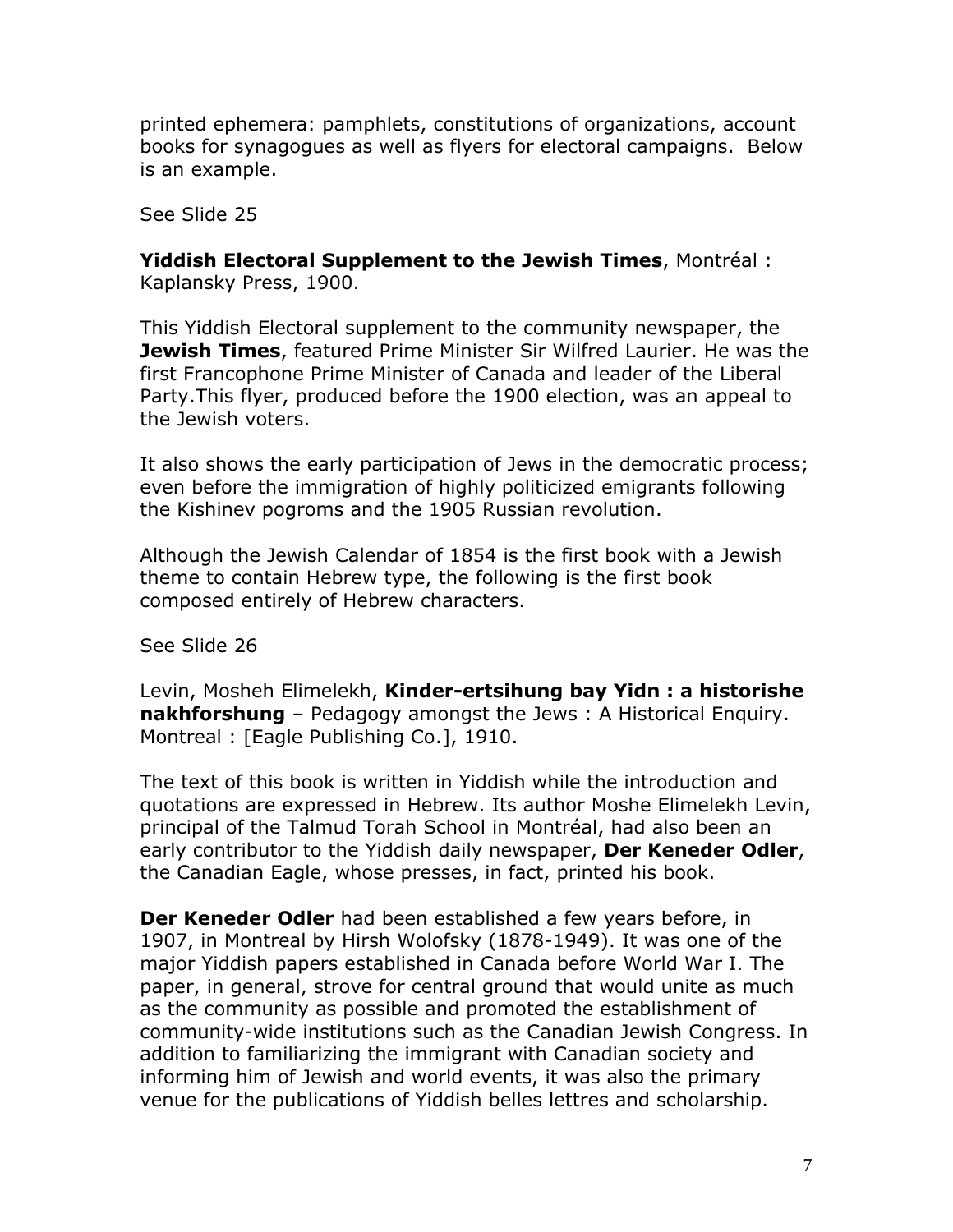Hershl Hirsh, (1880-1931) who served at different times as editor of Toronto's **Yidisher zhurnal** and later of the **Odler,** authored and published belle lettres, such as the following:

See Slide 27

Hirsh, H. **Hundert tropn tint** [One Hundred Drops of Ink] Toronto: Canadian Jewish Publishing = Ferlag Kenede, [1915]

This book marks the debut of Canada's first full-length literary work, in Yiddish. It is a collection of 100 fables written by Hershl Hirsh,

The aesthetics quality also marks it as a pioneer publication. Its title page is richly illustrated. Throughout the book, coloured inks (blue and gold) and good paper are used. It is also the first hard-bound Yiddish or Hebrew book in Canada. Vill

This next book is a children's primer to teach Hebrew, especially penmanship. There is also a parallel series to teach Yiddish.

See Slide 28

Figler, I. **Mahberet, metodah le-lamed et ha-ketivah ha-Ivrit** = **Figler's Hebrew writing method**. Montréal : I.L. Figler, c1919.

Figler (1866-1939), a native of Bessarabia, lived briefly in Palestine in the 1890s. He immigrated to Montréal in 1908 where he directed a Hebrew school – Ivriya Skul fir Inglekh in Maydlekh.

These notebooks show the commitment on the part of educators in Montréal to teach Yiddish and/or Hebrew realizing that in North America, they are working against the current. As Figler writes in his introduction to the  $3<sup>rd</sup>$  notebook:

"… kulanu yodim kamah kasheh le-yeladim … li-rekhosh safah zarah uvi-ferat kan be-Amerikah, be-Erets asher kimat kol kohotehem – shel talmidim – netunim le-sheurehem ha-Angliyim"  $\frac{1}{1}$ 

"… we all know how difficult it is for pupils … to acquire a foreign tongue especially here in America, a land in which most of the efforts of the students are given to their English lessons" (*my translation*)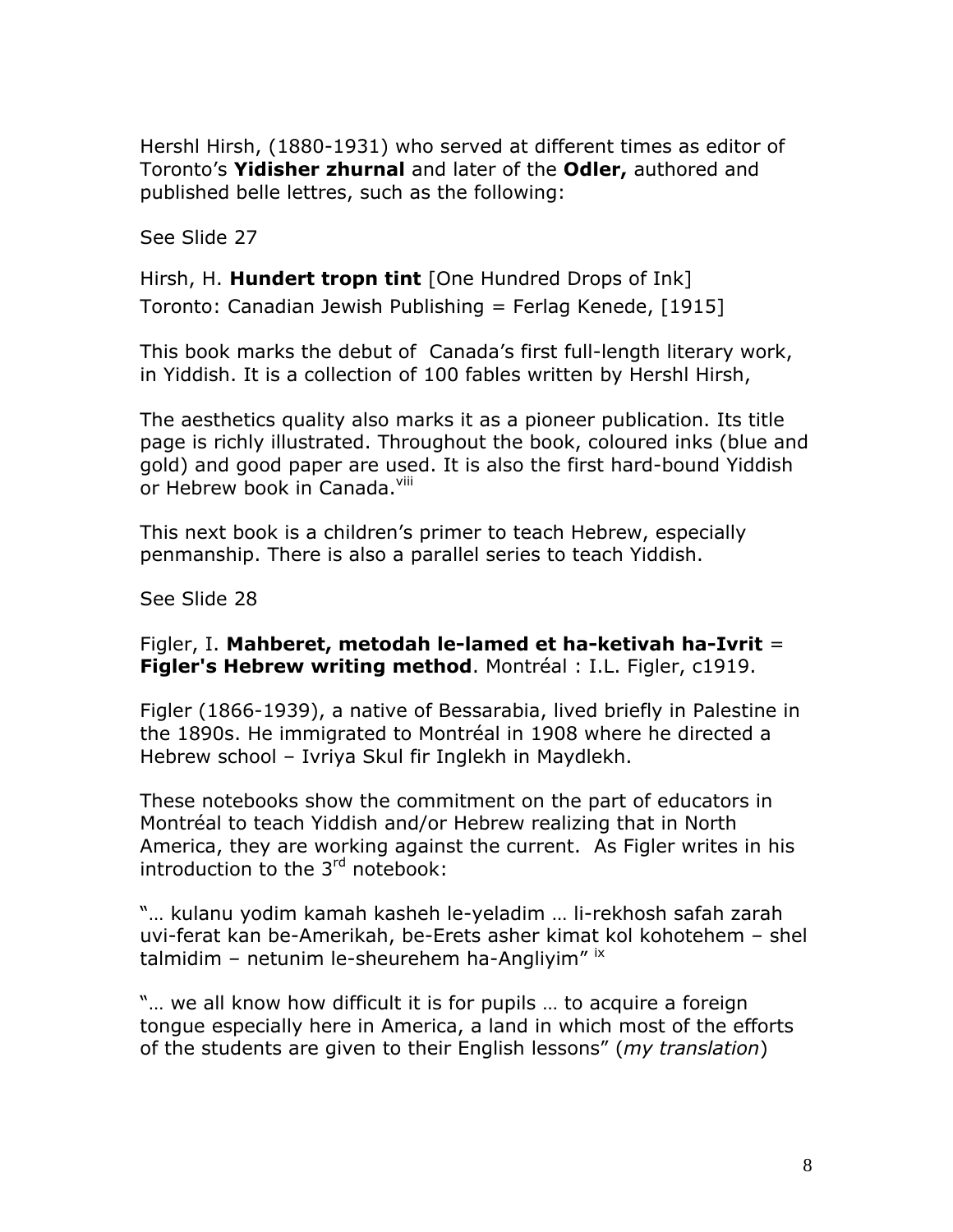On the one hand, Jewish educators acknowledged that Jewish education was going against the grain of the peoples' desire to integrate into Canadian society, and attempted to counteract that. On the other hand, some suggest that the Canadian educational system in Québec, which was then confessional, either Protestant or Catholic, may have also indirectly contributed to the relative importance of Jewish schooling in Montréal versus that which existed in cities in the United States. While it is true that Jewish students in Montreal were admitted to schools from the Protestant School Board, Jews as the first immigrant non-Christian ethnic group posed a challenge to the system. Thus, they were relatively less integrated in the public schools here than in the United States where there was clear separation of Church and State.<sup>x</sup>

In contrast, it would appear that the situation for Zionists was better in Canada. Unlike the United States where Zionists could be charged with dual loyalty, Canadian Zionists during this period identified their cause within the context of British Canadian nationalism, especially after the Balfour Declaration.

Canadian Zionists supported the recruitment campaign during World War I to enlist Jewish men to the Foreign Legion of Great Britain. It was desirable that the British would conquer the Land of Israel from the Ottoman Empire. The training took place in Windsor, Nova Scotia. One of the trainees was none other than David ben Gurion who was then living in the United States, having been deported from Palestine.

See Slide 29

David Ben-Gurion, 1886-1973, [**Autograph letter]** 1971.

After the visit of Canadian Senator and former Member of Parliament, Heath Macquarrie (1919 - 2002) to Israel in 1971, he received this note from Ben-Gurion:

Sdeh-Boker, 21.7.71 Dear Mr. Heath Macquarrie, M.P.

I was glad to have your letter of June 9. My first military training I enjoyed in Canada some 53 years ago, when we organised in the U.S. a Jewish legion to fight in Palestine. That made possible the reestablishment of our Jewish State in Israel.

With best wishes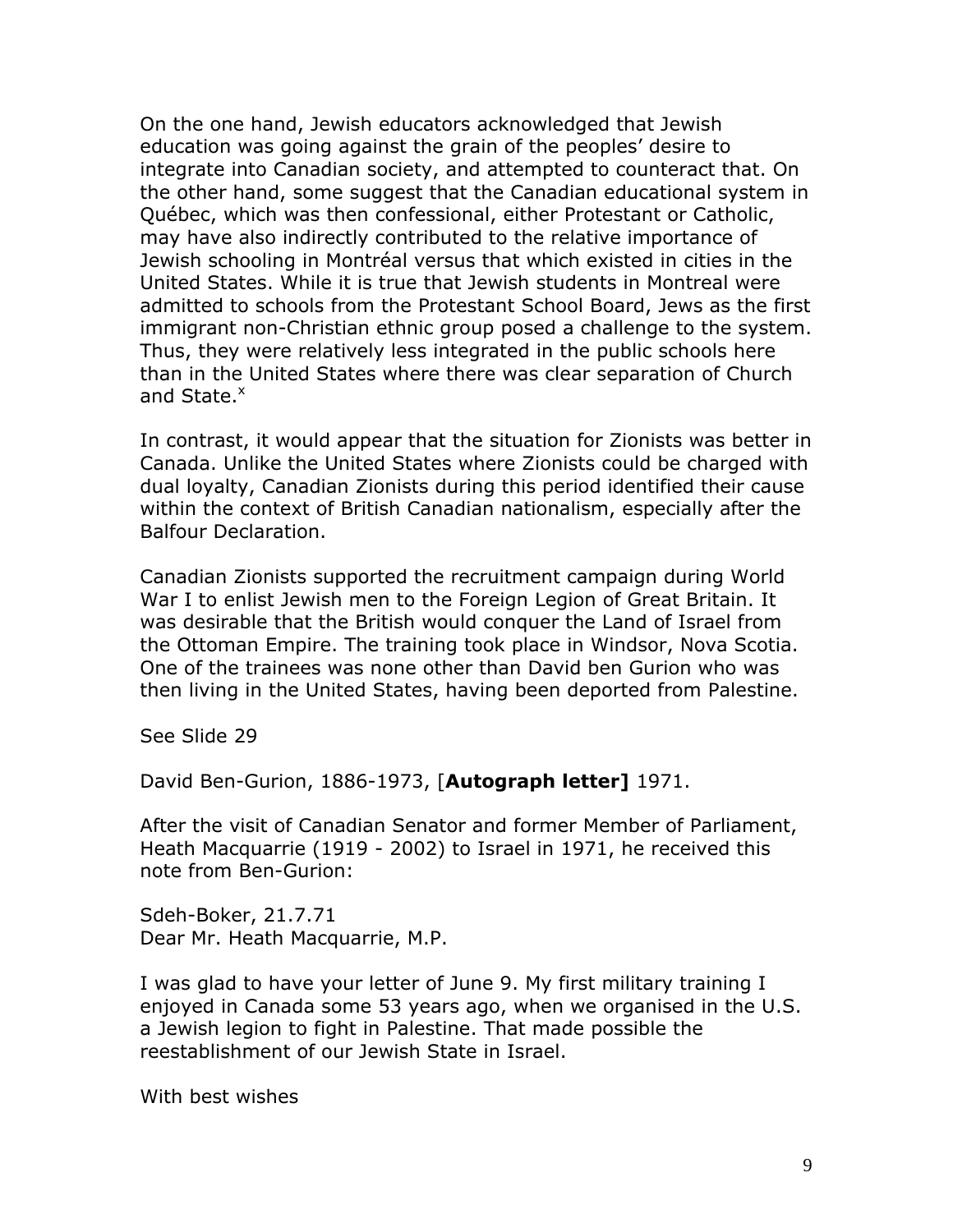#### D. Ben Gurion

### **Talmud "Montreoler Shas"**, Montréal : Eagle Publishing, 1919.

The First World War also had its effect on printing. At that time, it was not possible to obtain volumes of the Talmud from Europe. Hirsh Wolofsky, aforementioned editor of **Der Kender Odler**, noticed this demand and investigated the possibility of printing a Talmud. He verified with the Union of Orthodox Rabbis, that a photo offset edition of the Vilna Shas would be permissible according to Jewish law. Wolofsky expanded his presses for this purpose and completed the printing of the Talmud. However at that point, the War ended and editions of the Talmud could once again be procured from Europe. As Wolofsky wrote in his autobiography "I didn't make a profit but I made history". Wherever Wolofsky travelled, he was known as the publisher of the Montreoler Shas.<sup>xi</sup>

See Slide 30

## **Between the World Wars**

The Interwar years saw a development of Yiddish literature. The Lowy Collection has a few issues of rare Yiddish literary journals of the 1920s and 1930s. They are significant in the broader context because their modernist approach, precedes the expression of modernism in English and French literature in Québec.<sup>xii</sup>

See Slide 31

**Epokhe: A dray- monatlikh zamelheft far modernisher literatur** [Epoch : A quarterly review of Modern Literature], Jan-April 1922 /Ed.

By A. Almi (Pseud), A. Sh Shkolnikov & Y.Y. Sigal.

**Epokhe**, was established by Jacob Isaac Segal (1896-1954) , a key figure in Montréal's literary life, who was influenced by New York's Di yunge:

" a group … that emphasized aesthetic considerations over Jewish politics to promote an individualistic, art-for-art's sake approach to Yiddish literature". Xiii

**Epokhe** was a Yiddish literary journal which featured poets as well as essays on literary modernism. The direction of the magazine is also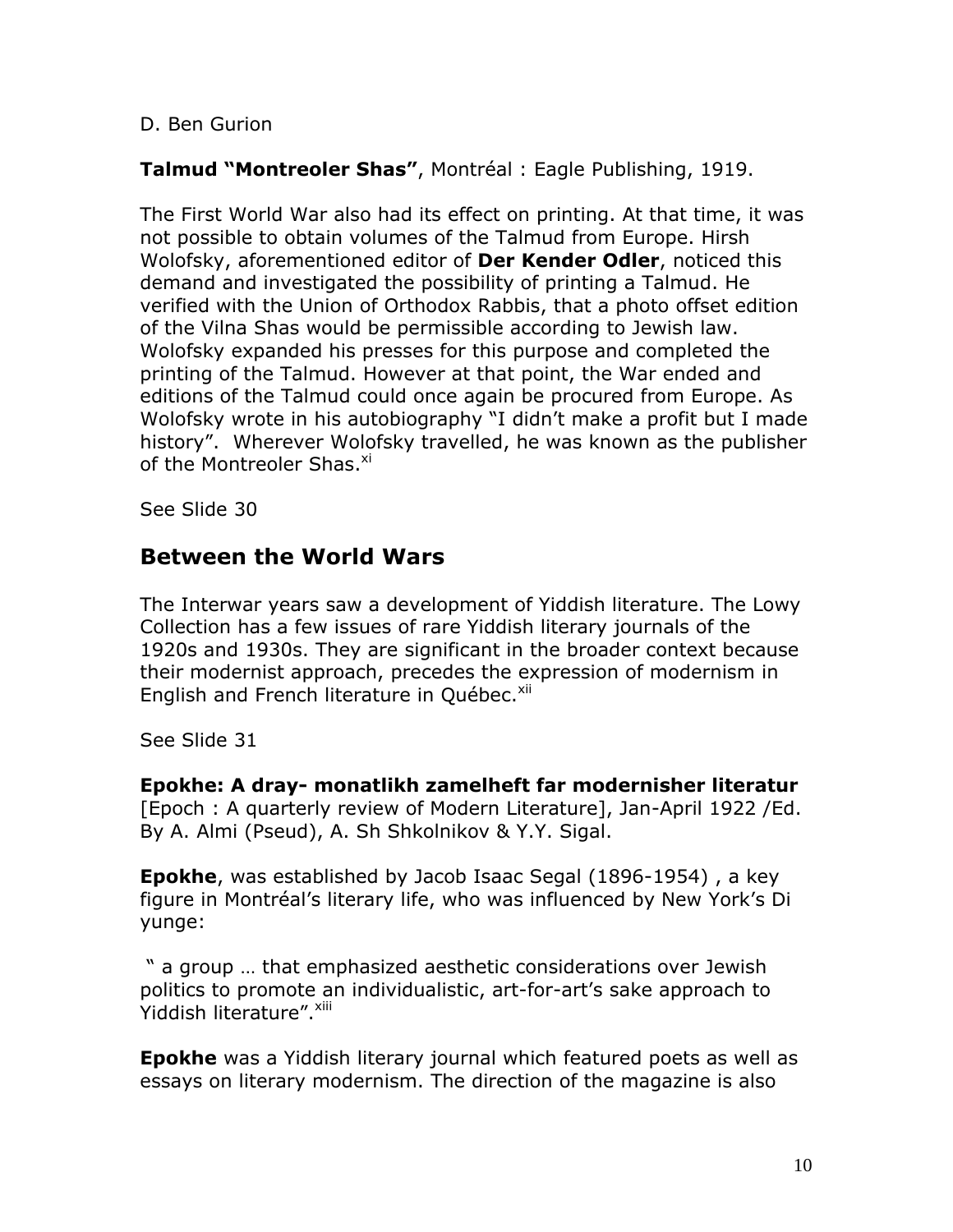seen by the avant-guard shape of the letters in its title on the cover a clear departure from the square Hebrew script.

**Epokhe** also contained art such as this Art nouveau representation of a woman, "Froy" by Gershon Benjamin

See Slide 32

Gershon Benjamin was a Romanian-born immigrant who grew up in Montreal. A year later, 1923 Benjamin moved to the US where he pursued a career in art working with the likes of Mark Rothko, Arshile Gorky and others.

The following journal **Montreol** had a more populist-proletarian style favored by leftists in the 1930s.

See Slide 33

**Montreol : Literarisher hoydesh zhurnal** [Montreal : Literary Monthly] Dec. 1932-June 1935. Edited by Shkolnikov plus Noyekh-Yitshok Gotlib.

The geometrical, experimental and minimal design of the letters and numbers as well as the use of bold orange and black suggest the approach of Russian Constructivism. Indeed for several issues, Soviet orthography, namely the spelling of Hebrew words phonetically in Yiddish, replaced the traditional Hebrew spelling.

An example of the Soviet spelling can be seen in the subtitle: hodesh, spelt: kaf, vav, yod, daled, ayin, shin rather than the traditional way in Biblical Hebrew: het, daled, shin.

During this period there is the beginning of an historical selfconsciousness, such as the writing of the history of the Jews in Canada by Benjamin Sack. Similarly, there is a pioneering work on Yiddish writers in Canada.

See Slide 34

Caiserman-Wital,H.M. 1884-1950 **Idishe dikhter in Kanada**, Montreol : Farlag Nuansin, 1934.

The author Hananya Meir Caiserman (1884-1950) saw Yiddish literary activity as not merely the written expression of the language spoken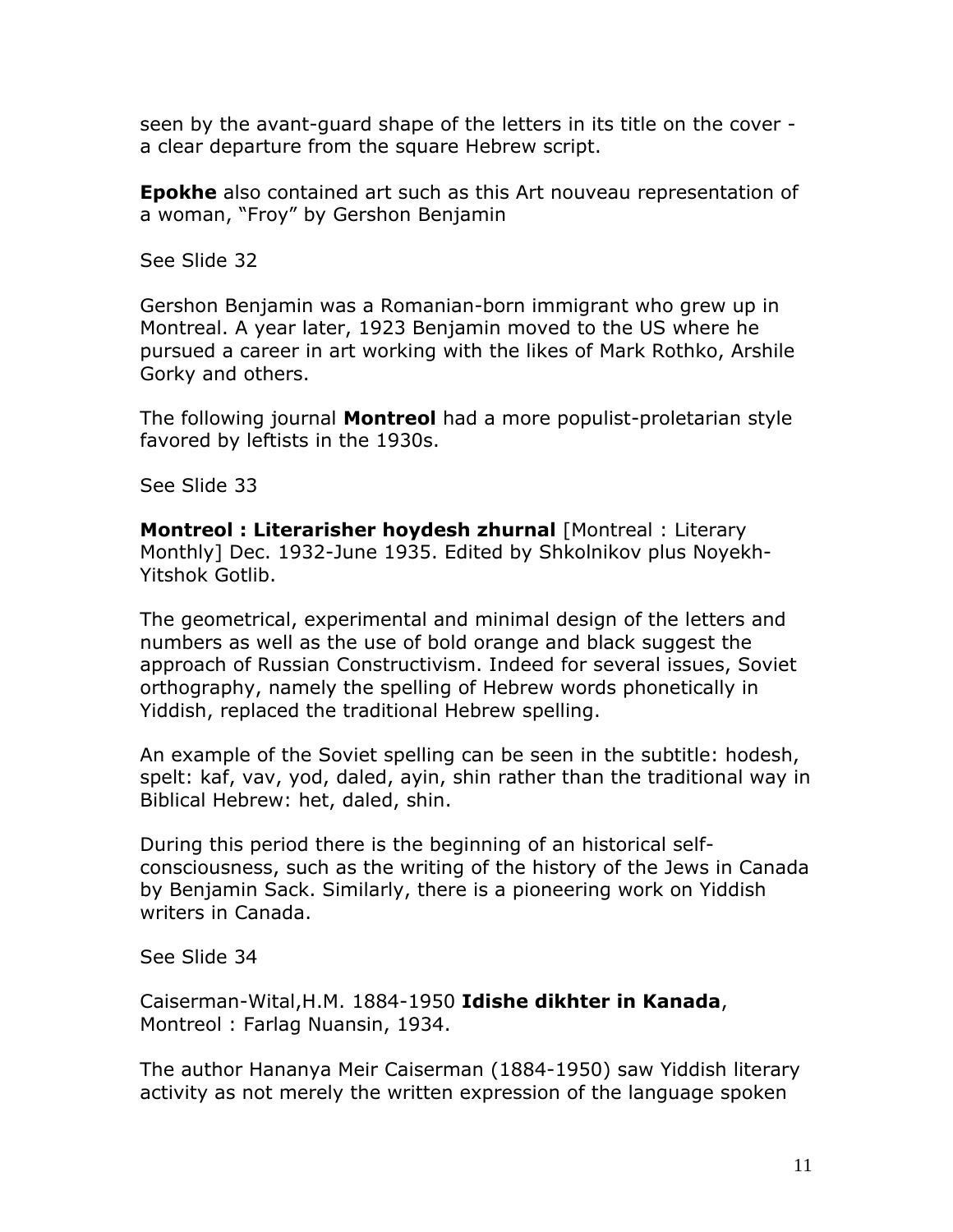by the masses of Ashkenazi Jews but a part and parcel of a national Jewish revitalization. On this title page too, there is a modernist design showing its forward looking vision.

A very different voice is found in the figure of Rabbi Yehudah Yudl Rosenberg. (1859-1935). As a Polish-born Rabbi he struggled toward the preservation of Orthodox Judaism in the New World.

Rosenberg wrote prolifically in both Hebrew and Yiddish. His works include halahah, Talmudic commentaries, a Hebrew translation of the Zohar from Aramaic and popular tales. The Lowy Collection has about 40 of his books.

While living in Europe, Rosenberg wrote what has been described as "disguised fiction" where hagiography was intended to inspire faith, on the one hand but not be taken too literally, on the other hand. One might say that this gene for fiction later became dominant in a subsequent generation as Rosenberg is the grandfather of Mordecai Richler.<sup>xiv</sup>

Roseberg's tale about the Maharal of Prague and the Golem falls into that genre. It is claimed to be the best known Hebrew story in world literature of the 20<sup>th</sup> century.<sup>xv</sup>

See Slides 36 & 37

Rozenberg, Yehudah Yudl. **Zeh Sefer Nifleot ha-Maharal … asher hifli la' asot gedolot … al yede ha-Golem,** [This is the Book of Wonders by the Maharal who wonderously performed acts of greatness… through the Golem] Warsaw : Tseilingold, 1909

Here is the Hebrew version, 1909. It is claimed that this is based on a recently discovered document hidden in the Royal Library of Metz, a place which did not exist.

About a decade later, we see a Yiddish version, written by Rosenberg, himself:

Rozenberg, Yehudah Yudl. **Seyfer Nifloes Maharal … di vinderlikhe oysyes u-mofsim fun dem ....Maharal mi-Prag … dorkh der hilf fun dem goylem,** [Book of the Wonders of the Maharal … the wonderful spells and miracles by the … Maharal of Prague … through the help of the Golem] Warsaw : Tseilingold, [1920]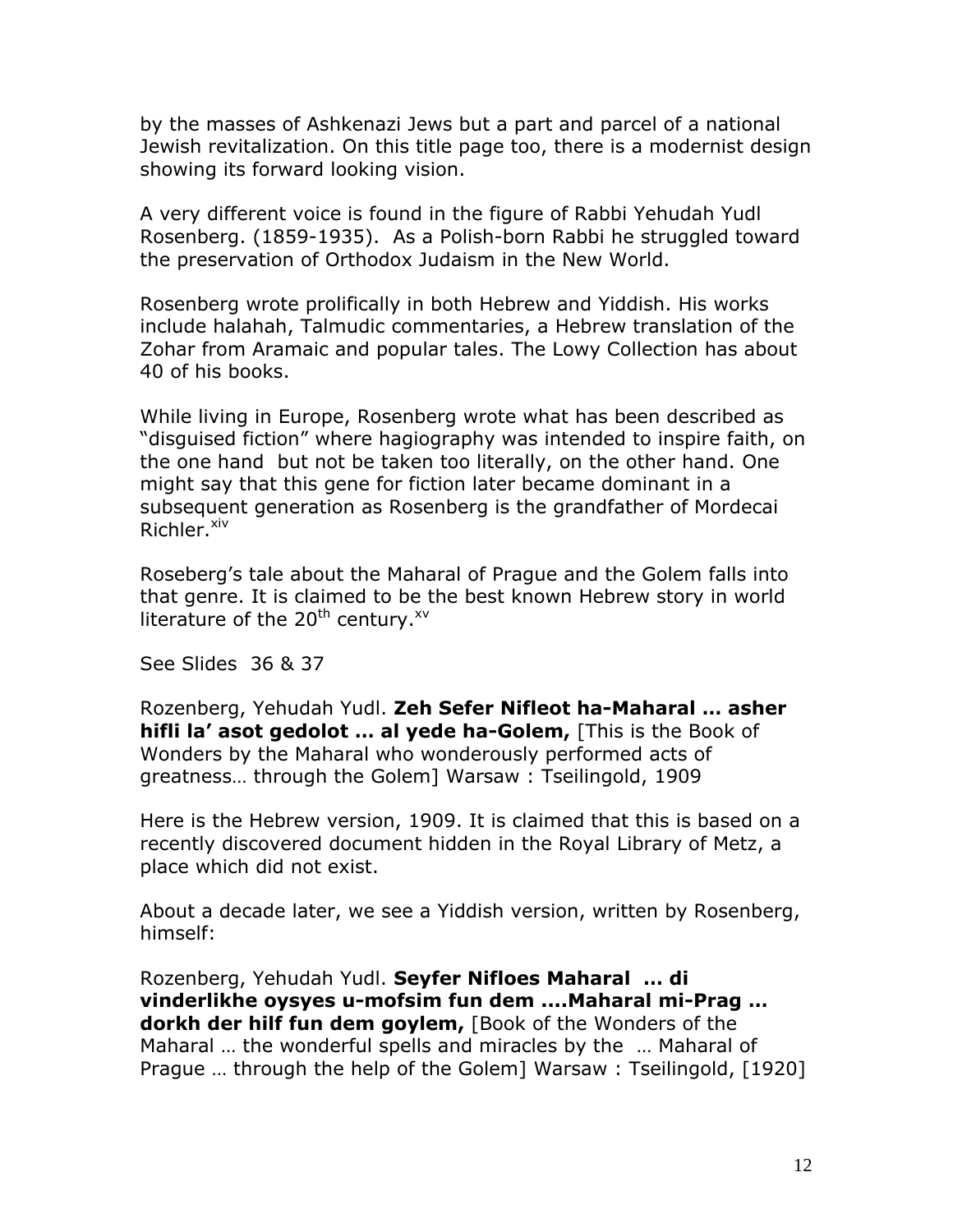In 1913, a Judeo-Tajik or Judeo-Persian version is published for the readers of the Bukharian community who had emigrated to Jerusalem

See Slide 36

Rozenberg, Yehudah Yudl. **Nifle-ot Maharil** : hikayat ... Maharil ... ha-golem ... / , ha-metargem: Maman Suleymanof, Yerushalayim : Maman Suleymanof, [1913 or 1914]

Indeed the interest in the golem continues. In 2010, Yale University Press published an English translation from original Hebrew:

### **The Golem and Wondrous Deeds of the Maharal of Prague**.

The legend's spread of popularity can also be seen in Prague of today, where one can purchase a statue of the golem.

See Slide 37

Despite the popularity this tale, Rosenberg, in general, did not pursue writing his tales of wonder in Canada. Ira Robinson points out the partial exception:

**A brivele fun di zise Mame Shabes Malkese su Ihre Zihn un Tekhter fun Idishn Folk** [ A Letter from the Sweet Mother Sabbath Queen to her Sons & Daughters of the Jewish People]. Montréal : City Printing, 1923

This was done toward the goal of preserving the observance of the Sabbath amongst those emigrants who still saw value in tradition.

Rosenberg adopts the literary device that the Sabbath Queen, identified with the Shekhinah, the feminine aspect of God, is speaking through his auspices. The Sabbath Queen explains how Sabbath observance is compatible with modern civilization and makes the case for it.

I will stray briefly to show a bit of Canada exported to Eastern Europe during the Interwar years. Ernest Thompson Seton (1860-1946) was a Canadian naturalist as well as a writer and illustrator of children's books. Here is a story from his series **Wild animals I have known**, or as translated into Yiddish. **Dos Lebn fun di Hayes.** The Lowy Collection has a few Yiddish and Hebrew translations published in Bialystok during the 1920s.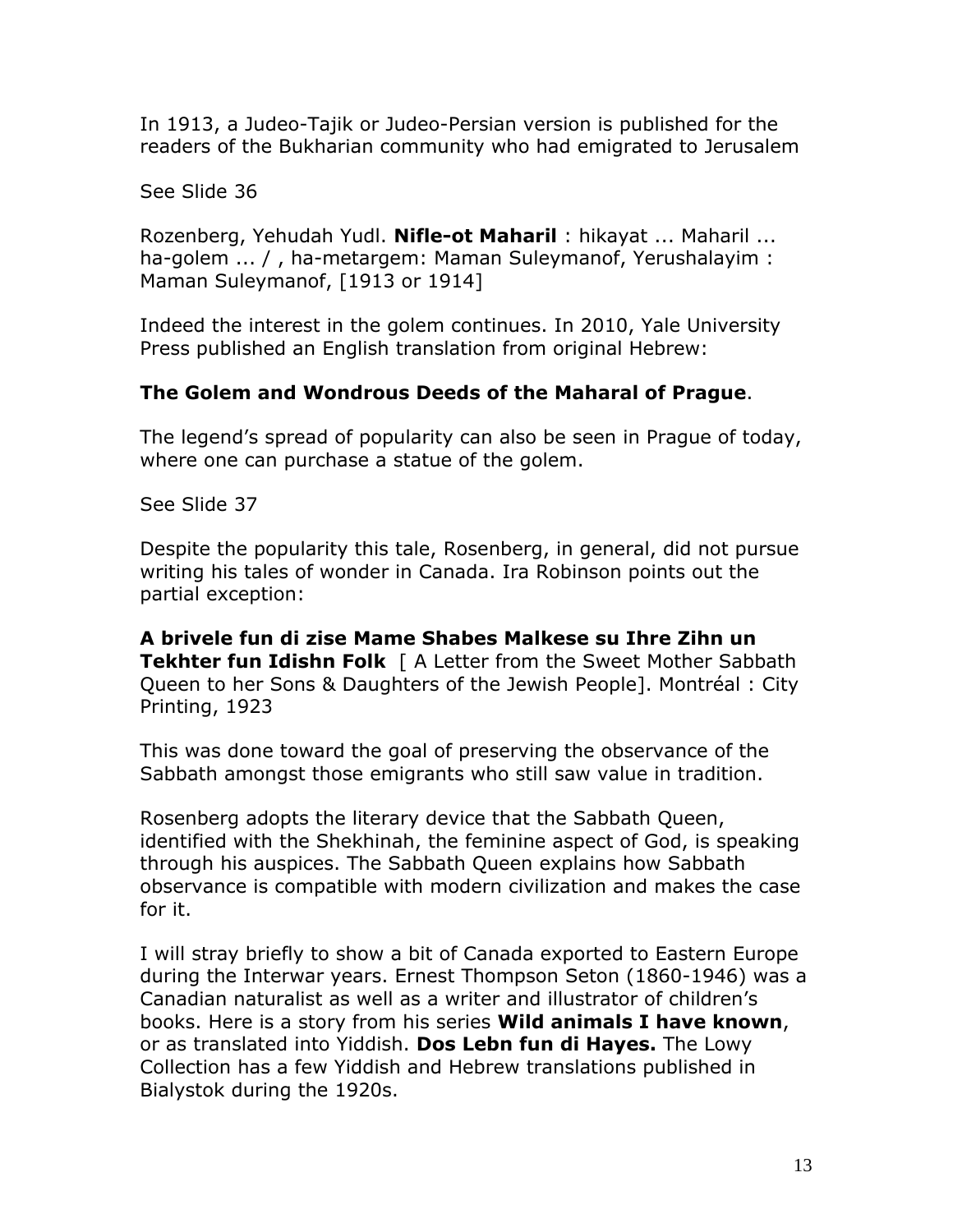**Zilberflek : a geshikhte fun a kro** / Ernest-Seton [sic] Tompson; [Silverspot s story of a crow] iberzetst. durkh Sonye Kantor. Byalistok : Farlag "Dos Bukh", 1920

See Slides 38 & 39

The musical notation denotes one of the birdsongs of the crow.

## **The Second World War and Beyond**

The Lowy Collection has a number of the books such as sidurim and Jewish calendars intended for soldiers, from Rabbi Samuel Cass (1908- 1975). He served as chaplain to the Canadian soldiers in Belgium and in the Netherlands during the Second World War. After 1939, the Canadian Jewish Congress encouraged Jews to participate fully in the Canadian war effort.

See Slide 40

**Sidur Tefilat Yisrael**, Chicago : Shields of Faith, 1943

This prayer book is bound in a brass cover with the inscription "May this comfort and protect you". It was designed to be carried in the breast pocket over a soldier's heart, a physical shield that must also have been an emotional shield.

From the 1950s to the 1980s, a large number of Sephardic Jews from North Africa and the Middle East immigrated to Canada. Most of them were French speaking. Over 75% of the immigrants to Canada lived in Montréal.

See Slide 41

**Ketubah**. 1877 Manuscript on paper Tlemcen, Algeria. 1877

This ketubah or marriage contract is written in a North African semicursive script on the official paper of the French administration. In the left hand corner there are two French seals, one inked and the other embossed. With the establishment of the French administration in North Africa, French begins to replace Judeo-Arabic or Judeo-Espagnol as the language of choice amongst Jews. Québec became a destination of choice later on.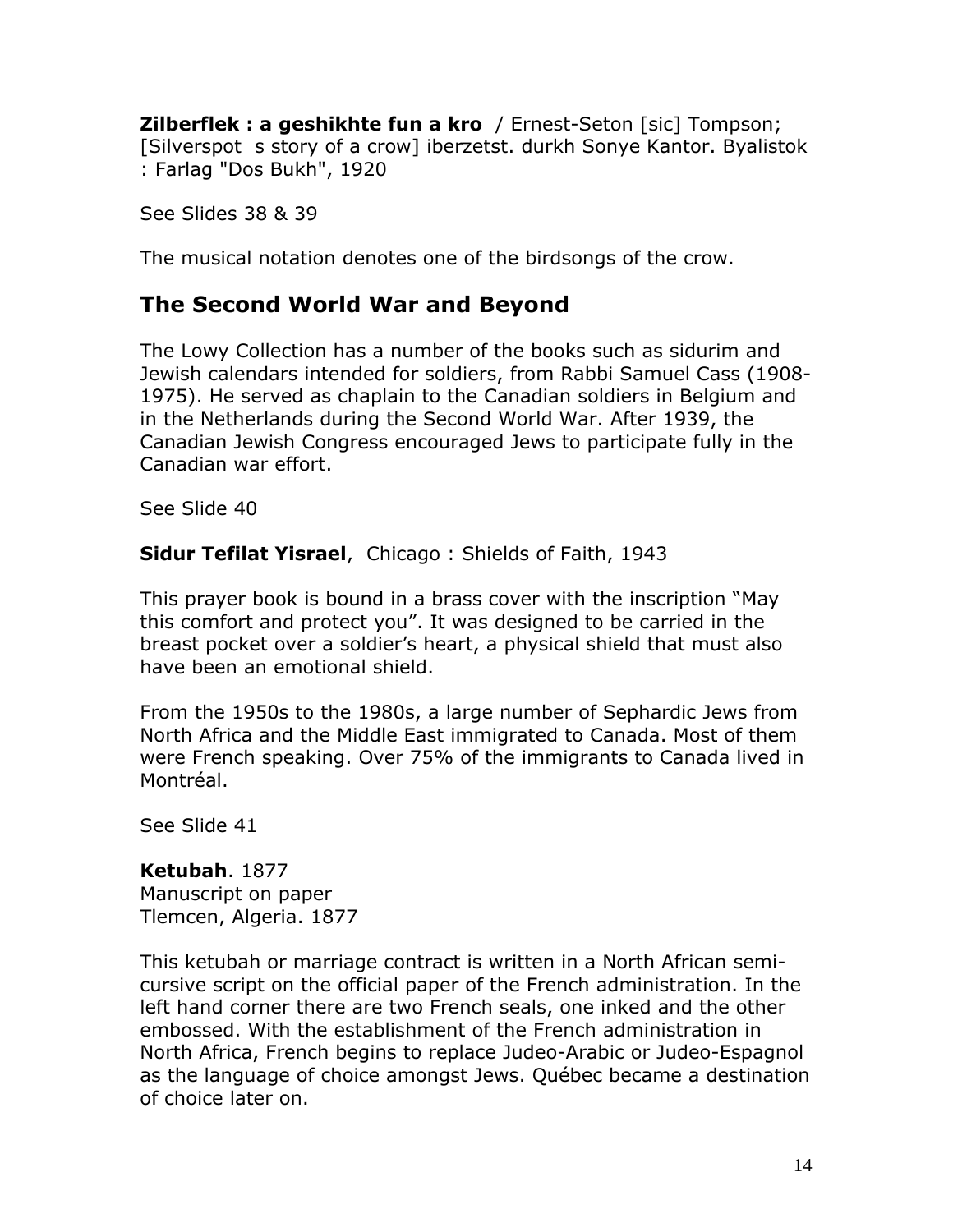See Slide 42

**Hagadah. Casablanca, Morocco. 1948 Judeo-Arabic & Hebrew** . **Hagadah shel Pesah** : masruha bilArabiya Casablanca : Bet mishar sefarim shel Yosef Lugasi, [1940]

This is a Passover hagadah that might have been used and brought by a Sephardic immigrant to Canada. It is part of a group of wartime Hagadot published in the 1940s by the Lugassy press in Casablanca, Morocco. Although this Hagadah contains the Judeo-Arabic translation there are also hagadot that have translations into French or Arabic. The cover of this Moroccan Hagadah is decorated with a rosetta-like stylized matsah baked round in the Sephardic tradition.

**Maaseh Sindabar**, Tunis : Librairie Hébraïque Moderne, Uzan Père & fils,1948

In 1880, Tunis was administered by the French Protectorate and about ten years later, Hebrew and Judeo-Arabic printing was established there. Typically North African Jewish manuscripts had previously been sent to European centres of printing for publication. Uzan was the publisher of several tales of the Orient in Judeo-Arabic and Hebrew.

See Slide 43

This tale of Sandabar is one example of this. Maaseh Sindabar has its title in Hebrew and its text in Judeo-Arabic.

Uzan is the last Hebrew letter printer in North Africa to close its doors in 1958, coinciding with the mass emigration to Québec and France.

In conclusion, these books and manuscripts are but a mere glance at the Jacob M. Lowy Collection. I called this session Nes le-hitnoses bo, a banner to be waved, because the Lowy Collection is one of which we as Jews and as Canadians can be proud.

You are most welcome to come, visit and explore:

See Slide 44

You may also wish to access the Lowy Collection website: <http://www.collectionscanada.gc.ca/lowy-collection/index-e.html>